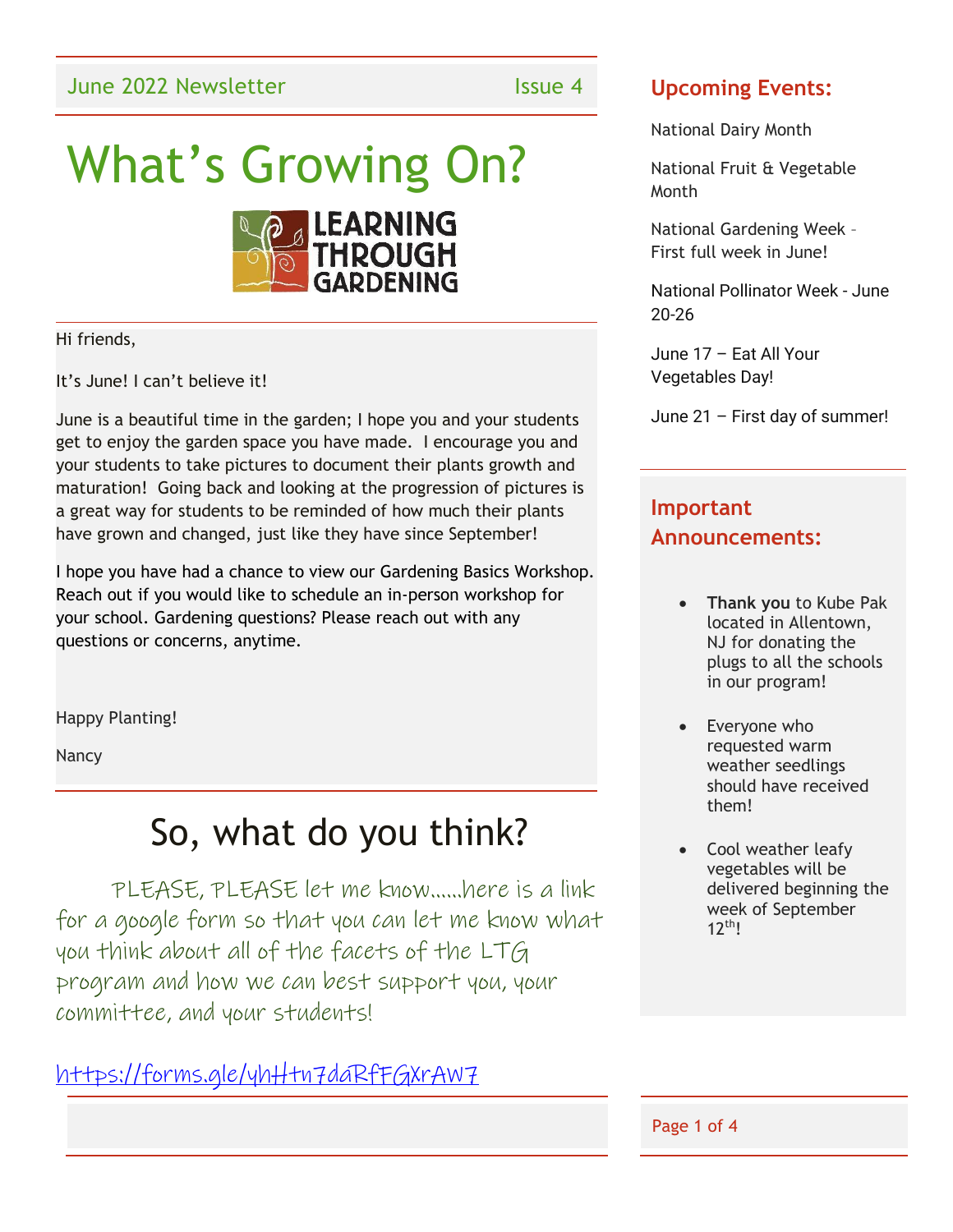### **How does your Garden Grow?**

#### **Seeds are Cool:**

If you haven't used seeds in your garden, I would highly recommend it. While plugs can seem so much easier, it is a great learning experience for students to see the germination process! I always knew this was true, but I was recently reminded as I watched the bean seeds I planted, begin to grow. The parts of a seed can really be seen and appreciated while watching this process!



#### **Garden Tasks:**

- Check your garden daily, it gets hot and will need water. Try not to water during the middle of the day, if possible.
- Feed and mulch your plants after they begin to flower. Mulch can help your plants retain moisture.
- Make sure you stake or cage your tomatoes, they will need it, and now is the time to do it! Also, when space is limited, use trellises so your plants can grow up.

#### **BEST PRACTICE WORKSHOP:**

Planning for this event is underway! There will be two presentations of BPW held this year; one located in Northern NJ and one in Southern NJ. It's time to mark your calendars:

Tuesday, October 18 – Best Practice South

Thursday, October 20 – Best Practice North

More details will be coming!



**Learning Through Gardening is creating a new affiliation program called** Growing Together!

Growing Partnership - This is a "start-up" three-year affiliation. This will help to establish a brand-new school garden.

Growing Associate - This is a three-year affiliation that will help rejuvenate an existing garden area.

Growing Ambassador - This is a three-year affiliation to keep a Growing Together school garden growing! This can be applied for after your school has been a Growing Partner School or a Growing Associate School.

[Click here for the application.](../Downloads/Ambassador%20Application%20.pdf)

Come Grow with Us!

Page 2 of 4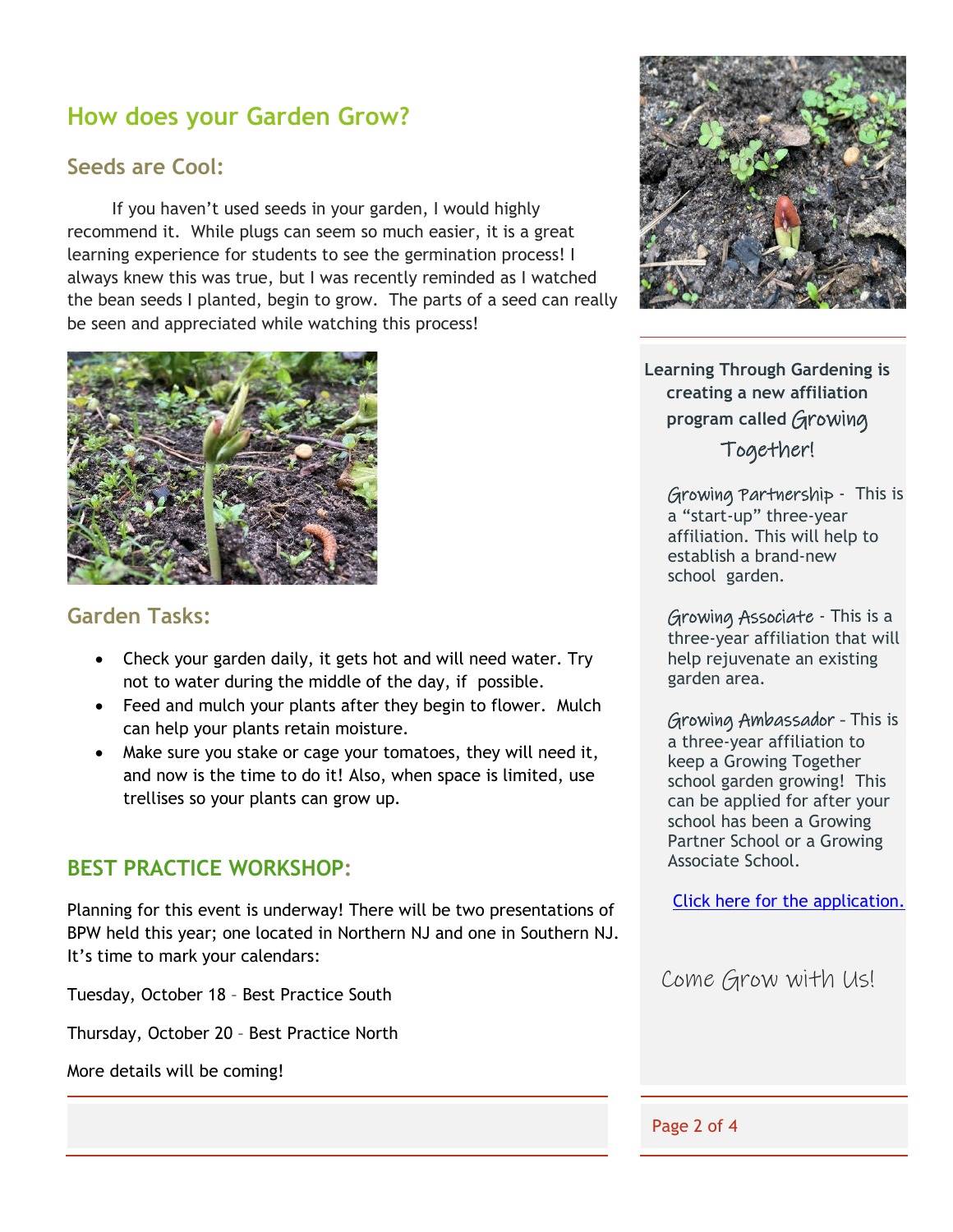### Celebrate National Pollinators Week: Teach and Learn about Entomology!

Some people love pollinators and other insects, and some don't! No matter which category you fall into; there are many benefits of learning to identify the insects you and your students see in the garden.

Did you know that insects comprise an estimated 80% of all animal species? Holy Cow! That's a lot! There are more than one million identified species of insects in the world. The science of entomology is the branch of zoology that deals with insects. Entomology is important for all of us because we all live near or with insects. Knowing which bugs are useful and helpful, which are neutral, and which may be harmful is important for everyone!

#### You can share our Good Bugs/Bad Bugs PowerPoint [https://youtu.be/x\\_PMYMzb5IA](https://youtu.be/x_PMYMzb5IA)

You can have students make Insect Identification journals so that they have a way to keep track of the insects they see. When used in conjunction with apps such as Google Lens, a bug journal can make learning and identifying bugs a fun activity for kids of all ages; students can record how many of the common bugs they find. Students may even want to take pictures of the insects they see using an I-pad. A sample Insect Identification journal is available [here](../Downloads/My%20Insect%20Identification%20Journal.pdf) if you are interested. This might be a good over the summer activity!

#### **Make Insect Jars!**

Almost any kind of clear jar with a wide-mouthed opening will work for an insect jar. You can use a glass jar or a plastic jar. If you plan on keeping the bugs you collect for more than a few minutes, bigger (like a gallon-size pickle jar), is better. Recycled mason jars work just fine for the short-term.

Wash your chosen jar with warm water and detergent. Rinse it thoroughly several times to make sure there is no trace of soap left. If you are using a jar with a ring lid you can either poke holes in the flat part of the lid of the jar, or replace it with cloth or waxed paper, or screen. If using cloth or waxed paper make sure to still poke air holes in it, a toothpick can work well for this. If using an old window screen, trace circles on the screen using either the ring or the flat lid as a guide.

Add bits of the insect's natural environment to the jar, such as grass, twigs, and leaves.

"Bugs are not going to inherit the earth. They own it now. So, we might as well make peace with the landlord."– Thomas Eisner